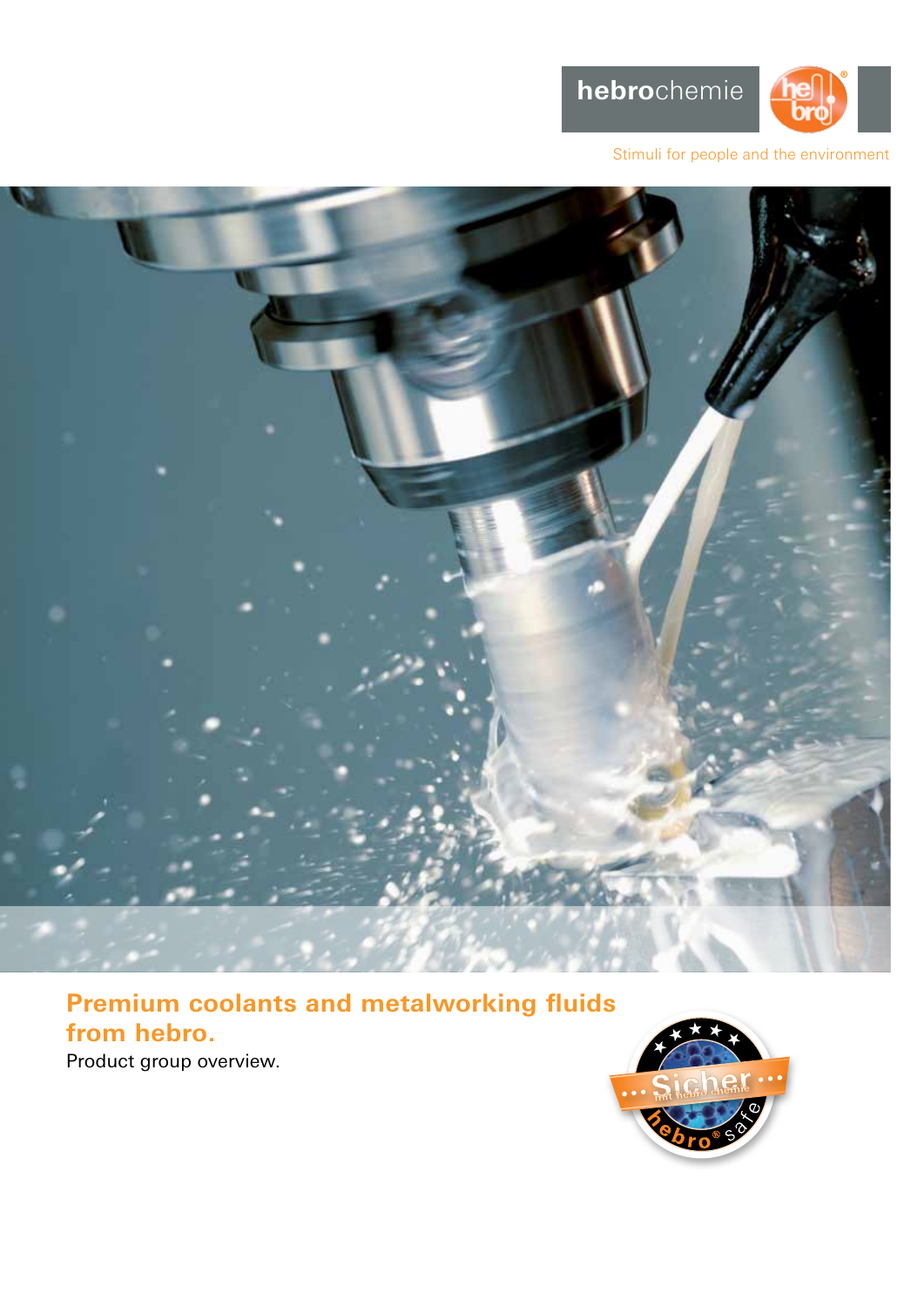### Coolants.

The basics.

In many sectors of industry, the use of coolants is an essential part of production, in particular in the metalworking industry. State-of-the-art high-performance machining processes are simply not feasible without using coolants. They cool and lubricate the work site while purging chips and other debris from the workpiece, which is a valuable contribution to the high standards of today's production processes.

But there is still the crucial question as to which lubricant is the right one. After all, every material to be machined makes its own demands on the lubricating coolant. And this is why there are different products to meet the needs of each individual machining process – depending on whether cooling, lubricating or rinsing action is required.

As an option, it is possible to select a product that contributes to corrosion protection.

The products are guaranteed to be not only environmentally compatible but also in line with health needs and feature good shelf lives.

Premium coolants from hebro chemie meet all the currently applicable technical requirements for hazardous substances, they also fulfil the latest VDI guidelines.

They are water miscible and will deal with every potential application and all requirements. We call them "premium" because every single one of them incorporates the combined knowledge and skill of our company, gathered from decades of experience and uncompromising customer focus.

Our customers know this. They know they will get reliability and safety at a consistently high level. With every single hebro product.

So it is hardly surprising that coolants made by hebro have been in use for many years in machines made by renowned manufacturers and are listed in numerous machine manuals. We can make these listings available on request.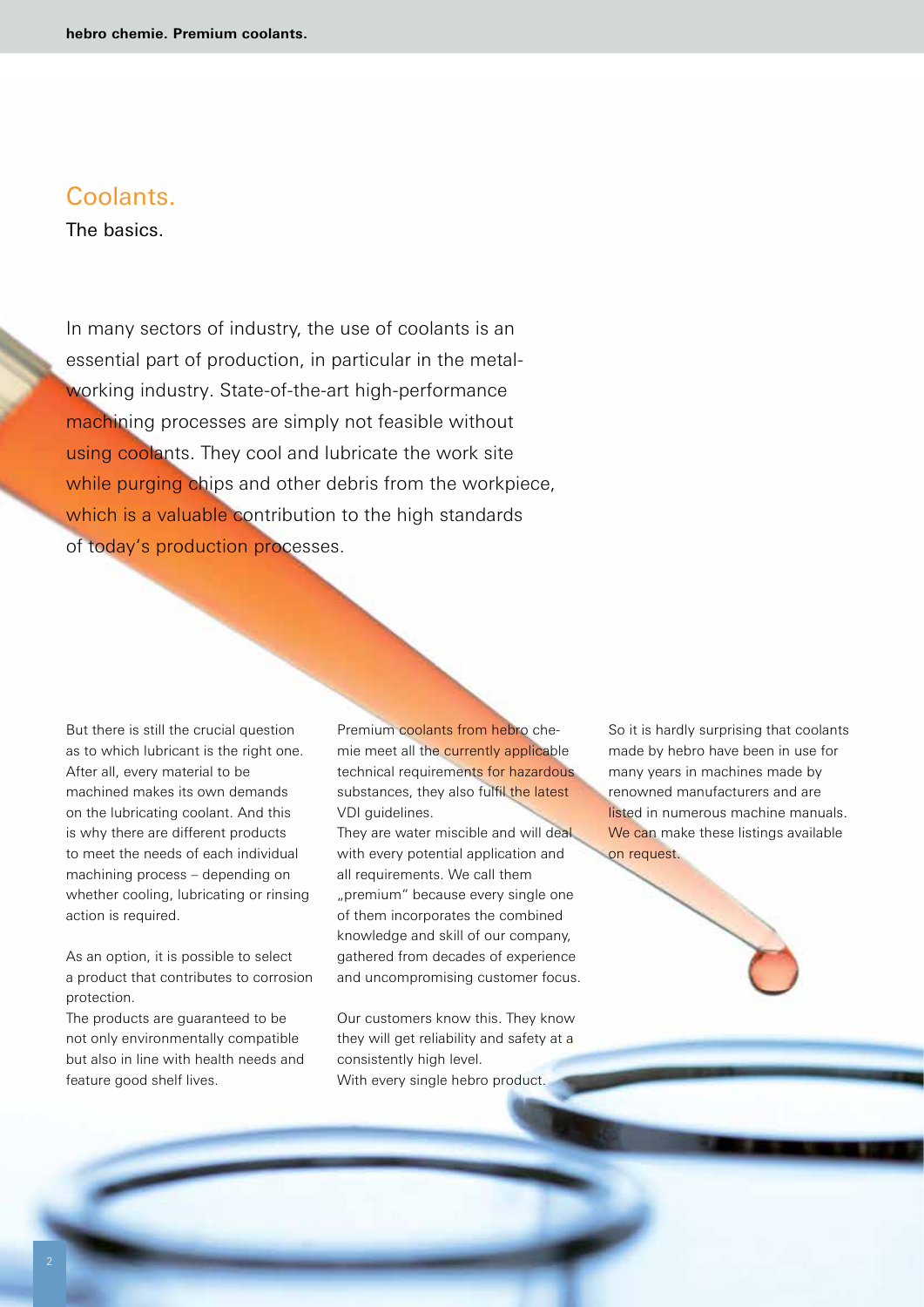### Facts worth knowing about **hebro®**lub coolants.

Product advantages that count.

**By using hebro®**lub **made by hebro, customers are benefiting from coolants that contain special emulsifiers to ensure their miscibility with water. They also contain corrosion protection substances, defoaming agents and lubricant additives formulated for the specific machining task.** 

**Water miscible coolants made by hebro chemie provide many benefits when used correctly:** 

- Good cooling and rinsing effect and minimum cleaning effort required for tools, workpieces and chips.
- Extended service lifetimes and reduced tool wear.
- Longer service lifetime of the machine tool.
- Excellent corrosion protection.
- Reduced disposal and process costs (wages and downtimes).
- Low initial outlay for first filling and top-ups.
- Excellent maintenance properties due to easy filtering.
- Minimised carry-out losses so much reduced need for top-ups.
- High degree of work safety and improved health awareness since no chlorine-based additives are used. Amine and/or boron free products can be supplied on request.
- Reduced vapour and mist in use.
- **Pleasant odour and excellent skin compatibility.**
- Use of pure, environmentally friendly raw materials and special EP additives. One consequence of this is that standard sealing materials and machine paints (2-component paints) are, according to our experience, not subject to attack (in accordance with VDI guidelines 3035).

Slideways and machine parts do not become tacky or stick together.

 The rinsing and dirt binding actions result in a much extended lifetime of the machine tools, tools and workpieces.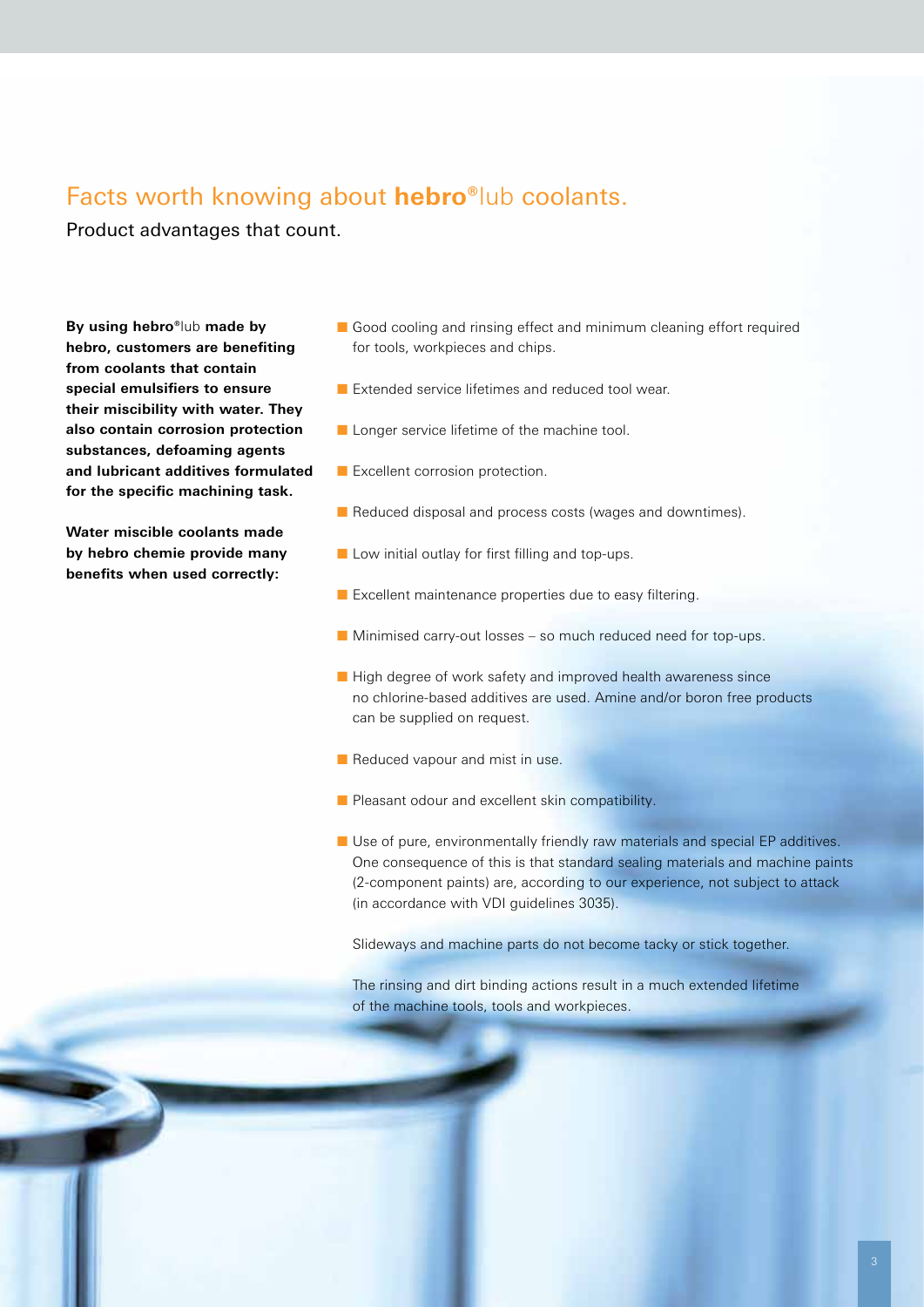# Change to **hebro®**lub today.

Increased efficiency in three steps.

**hebro coolants stand out because of the long service lives they generate. When changing to hebro coolants, the following points should be noted:**



■ Where installations are heavily or severely soiled, old emulsion must be completely removed from the emulsion tanks, piping etc. Chips, swarf, deposits and sludge have to be removed from all containers, conveyor

**Remove**

**Clean to DGUV-Regel 109-003 (to BGR/GUV-R 143)**

#### **Make new batch**

■ A number of methods are available for cleaning activities. Ideally, the

most effective approach will depend on the type of machinery affected

belts, feed screws and other parts of the machinery.

and the degree of soiling. The specialist staff at hebro chemie will be pleased to assist you. Slightly soiled equipment can be effectively cleaned with biocide-free hebro®pure OK-M. Simply add 2 - 5% hebro®pure OK-M to the existing emulsion or grinding solution and run the recirculating pump for 12 to 24 hours. Then drain off the solution, rinse thoroughly and refill. If the installation is heavily or severely soiled, it is essential first to drain off all the old emulsion, as described above. Then add a fresh 1% emulsion of hebro®pure OK-M system cleaner to the empty system and, where necessary, a biocide from the hebro®cid series\* made up as a 5 - 10% dose and pump this cleaning emulsion through the system for as long as required. After draining the emulsion, rinse the system as described above. The installation can then be refilled.

 $\blacksquare$  As soon as the cleaning process has been completed, the clean system should be refilled with fresh emulsion. We recommend always using a coolant mixer as this ensures best possible emulsion. When refilling, ensure the correct concentration is achieved. When mixing the emulsion, do not use demineralised water. Ideal water hardness levels lie between 7 and 15° dH. This emulsion must never be mixed with other emulsions. After filling the system, reset the mixer to the optimum concentration required for topping-up.

\*Use biocides with great care. Before use, always read the label and product information.

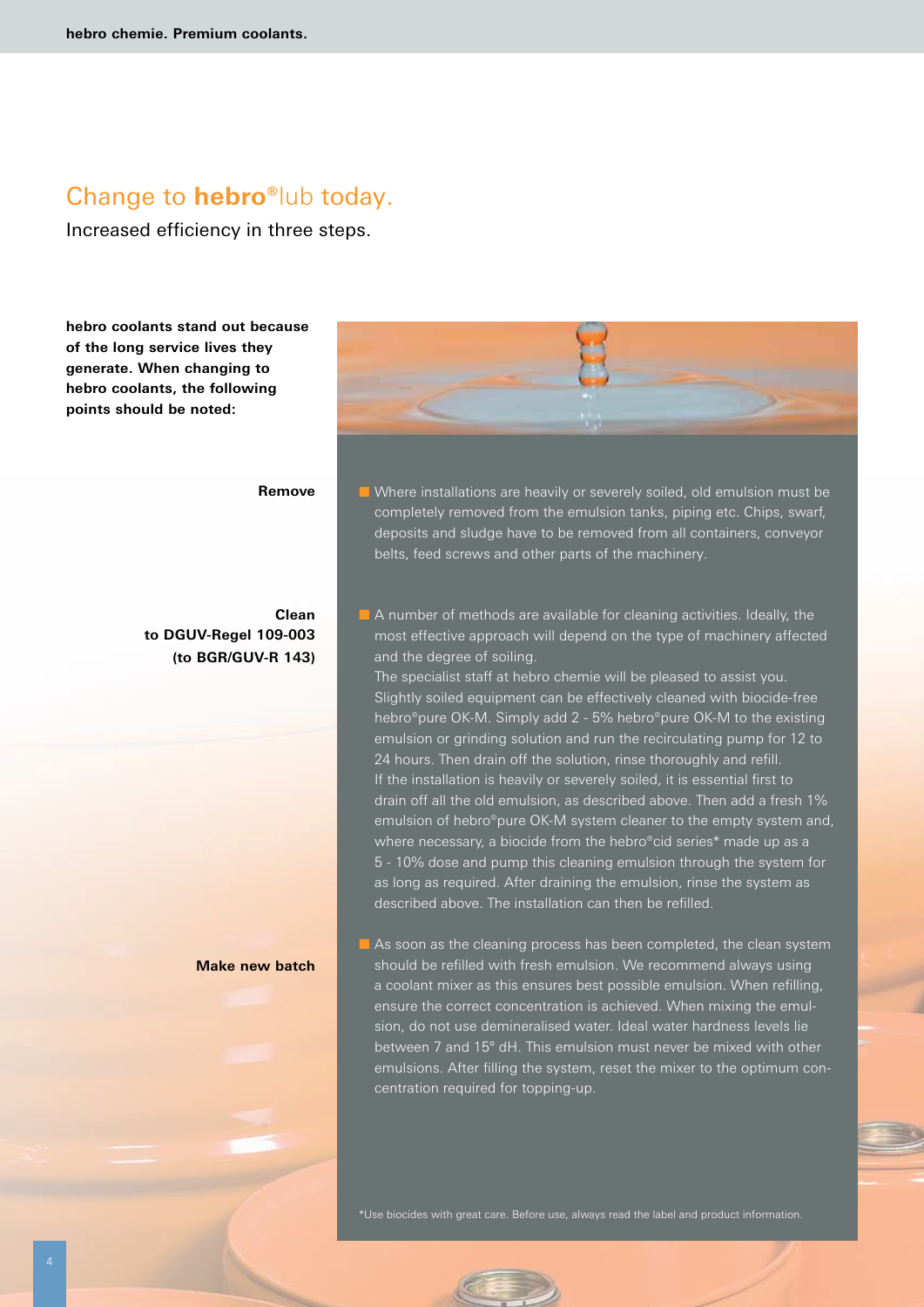## Trust, but verify.

Regular monitoring and refreshing of **hebro®**lub coolants.

**To ensure a long service lifetime of the hebro coolants, we recommend you adhere to the in-process testing and maintenance intervals. Specific action to be taken:**

**Concentration measurement**

**Measuring pH value**

**Microbiological analysis**

**Nitrite & nitrate measurement**

**Remedial action**

**Process optimisation through adjustment**



- Regular measurement of the emulsion on-site with a handheld refractometer. In a laboratory, acid cleavage is also possible.
- If the emulsion concentration is too high, dilute it by adding a less concentrated emulsion. Never just add pure water!
- Measure with litmus paper or pH indicators (6.5 10).
- If necessary, use bio test tubes. Refer to our detailed instruction manual for handling and evaluation.
- Use of diagnostic dipsticks. Refer to our detailed instruction manual for handling and evaluation.
- Maintenance and care products such as biocides<sup>\*</sup>, corrosion inhibitor solutions and water hardeners should only be used after accurate analysis and investigation of the causes. Oil floating on the surface (leakage) should be removed using an oil skimmer.
- Requirements in industry and production environments tend to differ from one company or industry to another. As well as the right coolants, hebro provides expertly balanced maintenance and care products and further additives:
	- **hebro®**cid\* preservative
	- **hebro®**add to prevent cutting fluid emulsions foaming in soft-water regions

28.92

- **hebro®**protect as corrosion inhibitor for steel.
- **hebro®**pure\* series as a system cleaner
- **hebro®** oils for machine base slideways, hydraulic systems,
- gearboxes, spindles and other similar applications - Additional accessories:

Cutting fluid mixers, handheld refractometers, pH value meters, oil skimmers, bio test tubes, pH diagnostic dipsticks, nitrite indicator strips etc.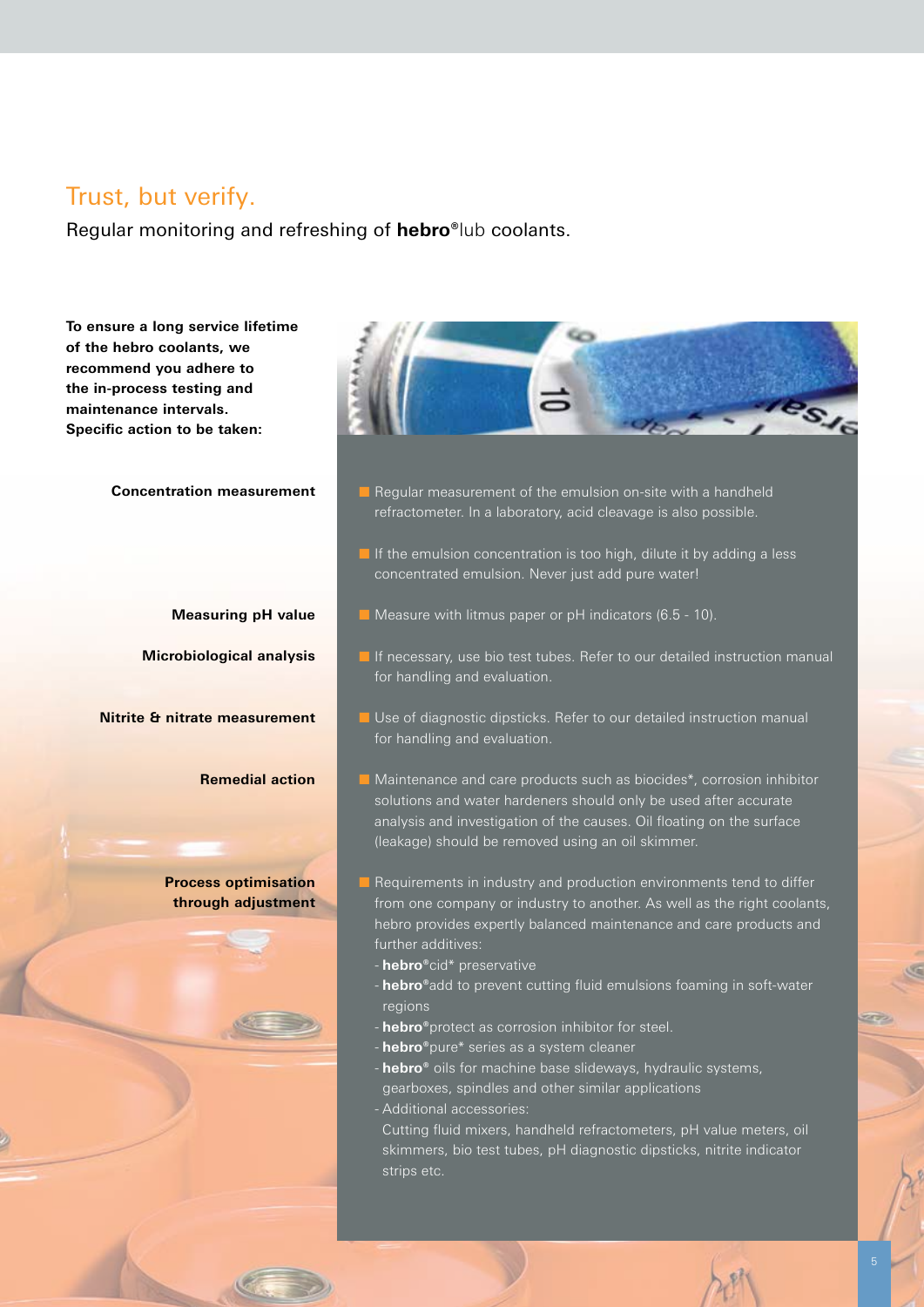### Our services – more safety for you.

We continue to support you after you have purchased products from us.

**Both the authorities and statutory accident insurance companies require users to document the technical state of their cutting fluid emulsion. hebro provides a comprehensive service pack that makes this chore a simple matter.**

#### **Laboratory service**



#### **Product Management**

**Action times**

■ Appropriate limit values are defined by TRGS 611 and DGUV-Regel 109-003 (BGR/GUV-R 143). In the event the customer has problems staying within the prescribed limit values, we can help with the choice of adjustment measures to be applied and with their implementation.

■ Continual checks can result in much increased action times for the coolants - they can even be doubled. The result is reduced process costs and less contamination in the environment.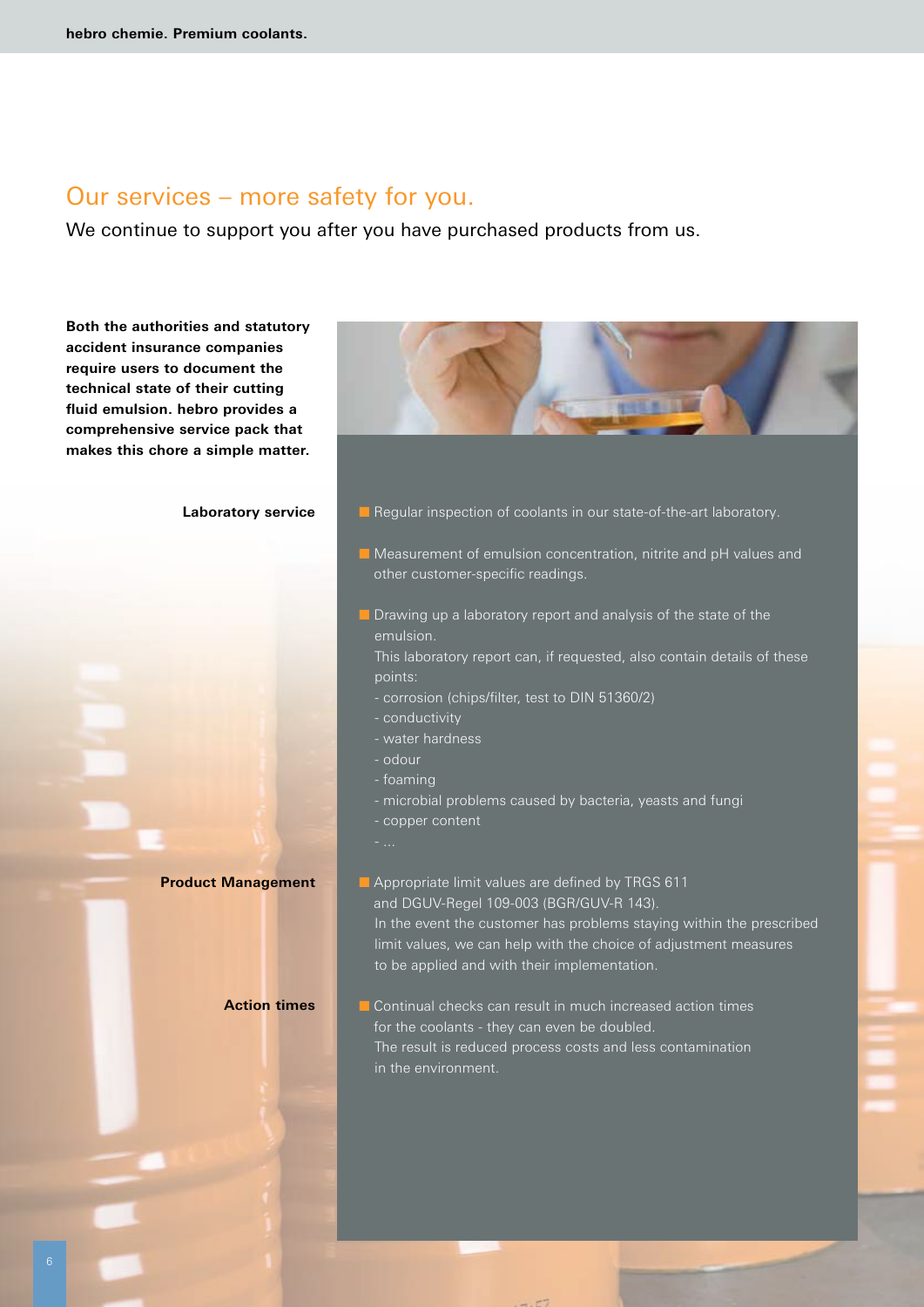# In conclusion, economy and ecology at the highest level.

Profit in many ways from **hebro®**lub coolants made by hebro.



Place your confidence in tried-and-tested coolants made by hebro chemie and reap multiple benefits – thanks to our excellent reliability and product safety that are designed to enhance the profitability of both your project and your company.

This is achieved through ease-of-use which focuses on human health, on the one hand and the use of environmentally-friendly ingredients that enable you to make an active contribution to environmental protection – without lifting a finger.

Every single day.

Further information is available from these sources:

- on-site advisory visits by our field safes staff
- specific, technically-orientated product literature
- our website: www.hebro-chemie.de
- via our telephone consulting service on +49 2166 6009-133



DIN EN ISO 9001, DIN EN ISO 14001 und OHSAS 18001 Zertifikat Nr. DE 12/81839325